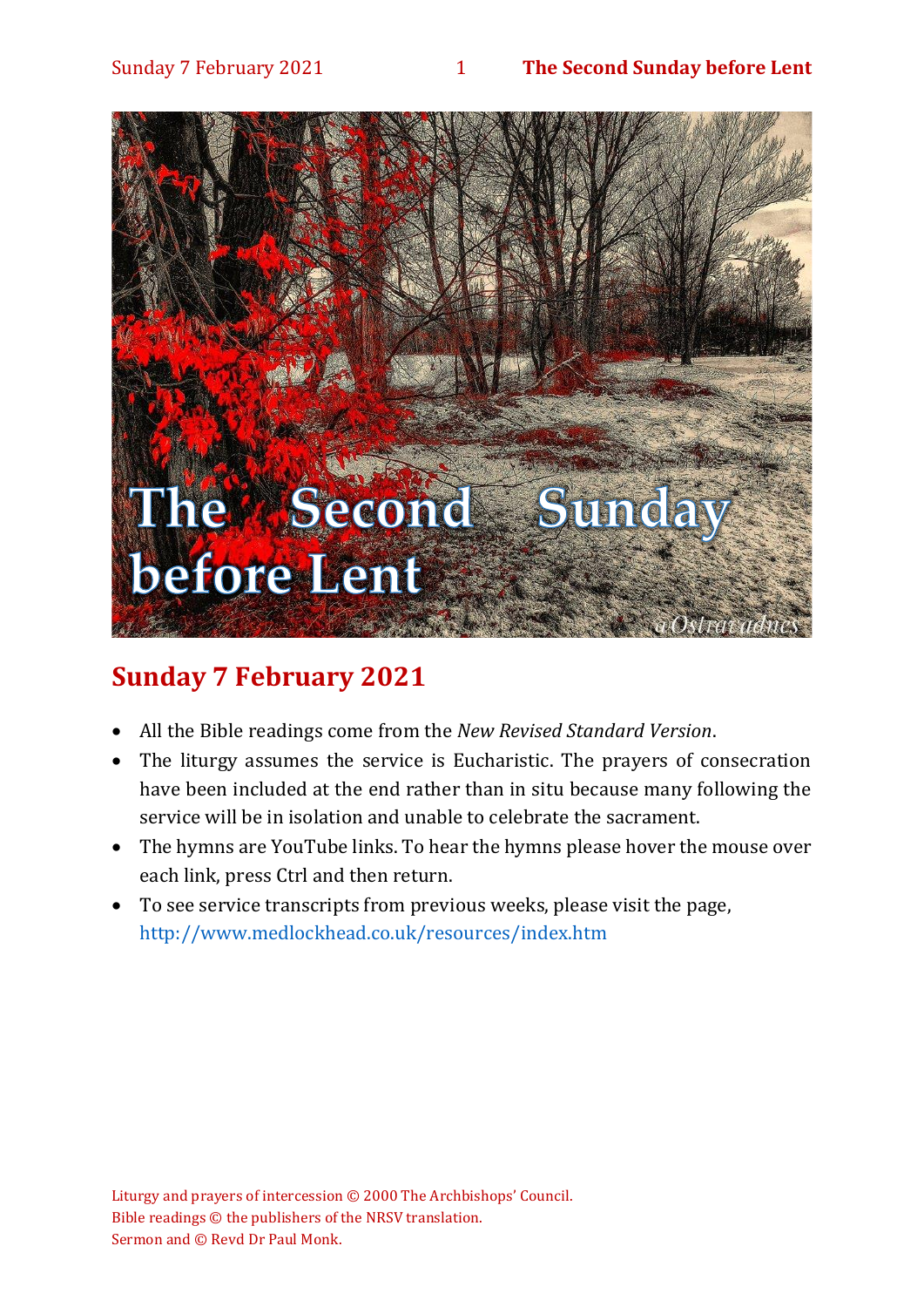# **Introduction and welcome**

| <b>HYMN 1 Immortal, invisible</b> | (please click on this link to hear the hymn) |  |
|-----------------------------------|----------------------------------------------|--|
|                                   |                                              |  |
|                                   |                                              |  |

# **The Welcome**

In the name of the Father, and of the Son, and of the Holy Spirit

All **Amen.**

The Lord be with you

All **And also with you.**

# **The Preparation**

All **Almighty God,**

**to whom all hearts are open, all desires known, and from whom no secrets are hidden: cleanse the thoughts of our hearts by the inspiration of your Holy Spirit, that we may perfectly love you, and worthily magnify your holy name; through Christ our Lord. Amen.**

Our Lord Jesus Christ said:

The first commandment is this: 'Hear, O Israel, the Lord our God is the only Lord. You shall love the Lord your God with all your heart, with all your soul, with all your mind, and with all your strength.'

And the second is this: 'Love your neighbour as yourself.' There is no other commandment greater than these. On these two commandments hang all the law and the prophets.

#### All **Amen. Lord, have mercy.**

God so loved the world that he gave his only Son Jesus Christ to save us from our sins, to be our advocate in heaven, and to bring us to eternal life. Therefore, let us confess our sins in penitence and faith, firmly resolved to keep God's commandments and to live in love and peace with all.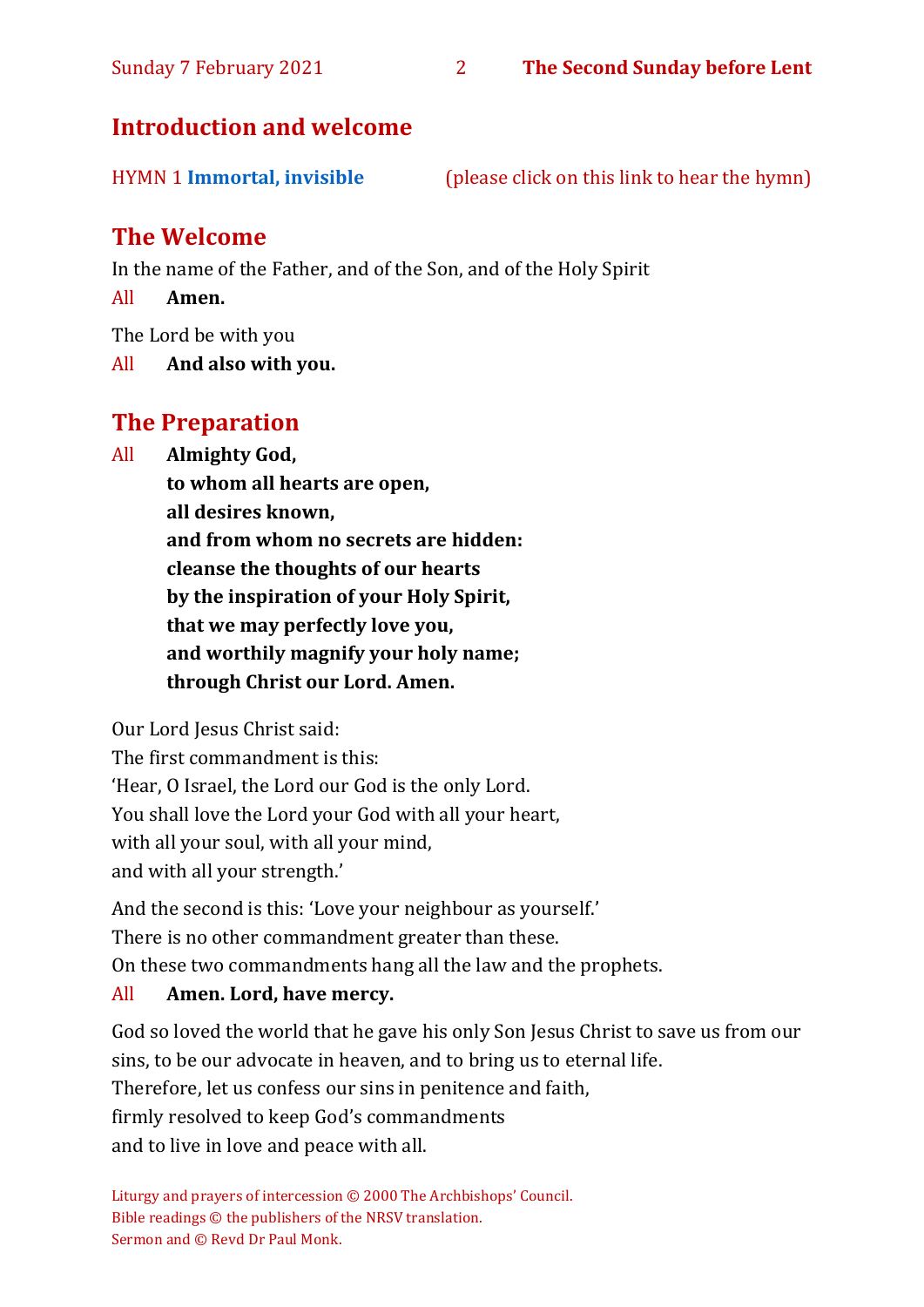All **Almighty God, our heavenly Father, we have sinned against you and against our neighbour in thought and word and deed, through negligence, through weakness, through our own deliberate fault. We are truly sorry and repent of all our sins. For the sake of your Son Jesus Christ, who died for us, forgive us all that is past and grant that we may serve you in newness of life to the glory of your name. Amen.**

Almighty God,

who forgives all who truly repent, have mercy upon you, pardon and deliver you from all your sins, confirm and strengthen you in all goodness, and keep you in life eternal; through Jesus Christ our Lord. All **Amen.**

# **The Gloria**

This Gloria is sung to the tune of 'Cwm Rhondda'. Click **[here](about:blank)** for the tune.

All **Glory be to God in Heaven, Songs of joy and peace we bring, Thankful hearts and voices raising, To creation's Lord we sing. Lord we thank you, Lord we praise you, Glory be to God our King: Glory be to God our King. Lamb of God, who on our shoulders,**

**Bore the load of this world's sin; Only Son of God the Father, You have brought us peace within. Lord, have mercy, Christ have mercy,**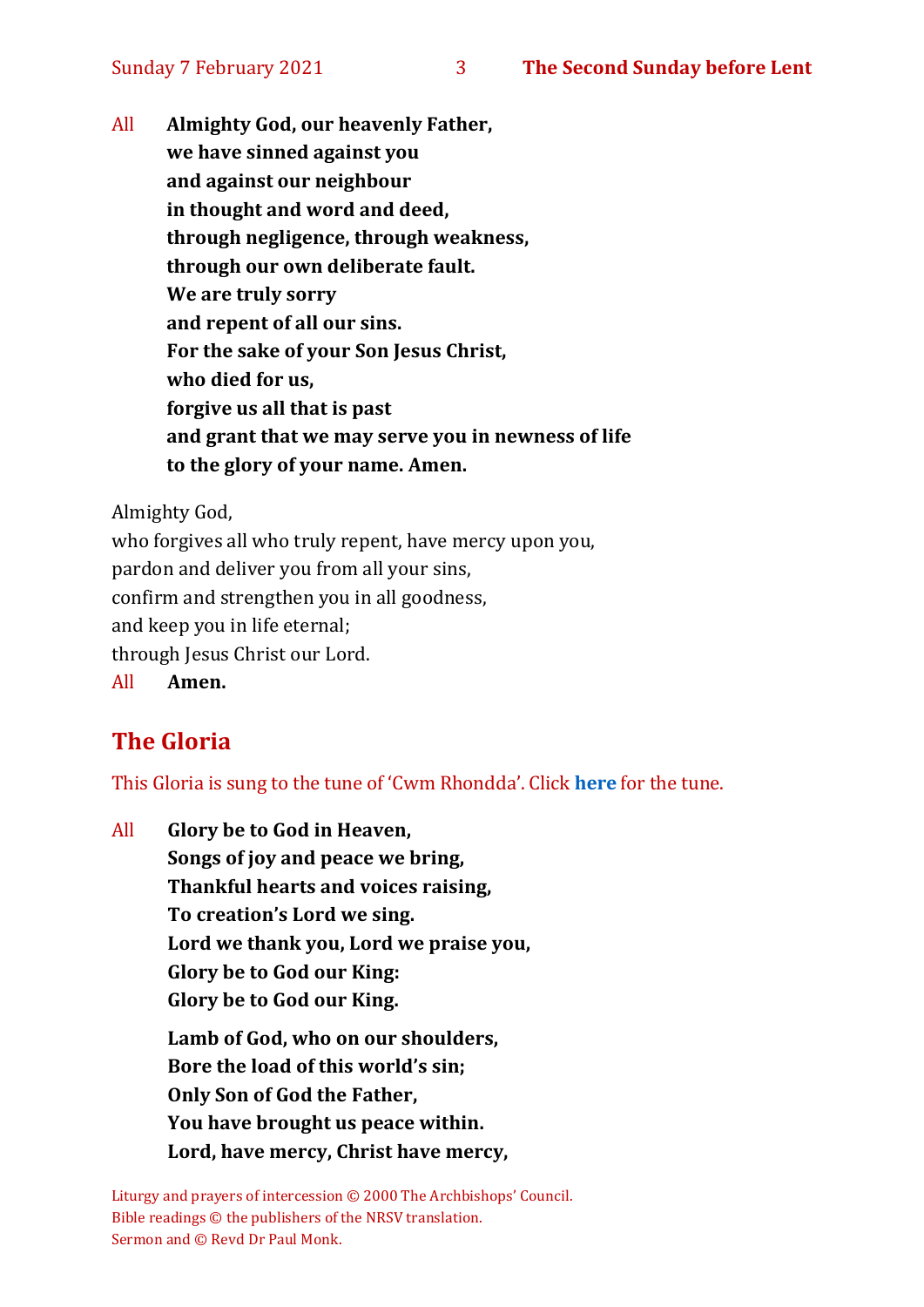**Now your glorious reign begin: Now your glorious reign begin.**

**You O Son of God are Holy, You we praise with one accord. None in heav'n or earth is like you, Only you are Christ the Lord. With the Father and the Spirit, Ever worshipped and adored: Ever worshipped and adored.**

# **The Collect for the Second Sunday before Lent**

Almighty God, give us reverence for all creation and respect for every person, that we may mirror your likeness in Jesus Christ our Lord.

All **Amen.**

### **First reading**

A reading from the Book of Proverbs

Does not wisdom call, and does not understanding raise her voice?

The Lord created me at the beginning of his work, the first of his acts of long ago. Ages ago I was set up, at the first, before the beginning of the earth. When there were no depths I was brought forth, when there were no springs abounding with water. Before the mountains had been shaped, before the hills, I was brought forth—when he had not yet made earth and fields, or the world's first bits of soil. When he established the heavens, I was there, when he drew a circle on the face of the deep, when he made firm the skies above, when he established the fountains of the deep, when he assigned to the sea its limit, so that the waters might not transgress his command, when he marked out the foundations of the earth, then I was beside him, like a master worker; and I was daily his delight, rejoicing before him always, rejoicing in his inhabited world and delighting in the human race. *Proverbs 8:1, 22–31* 

This is the Word of the Lord

#### All **Thanks be to God.**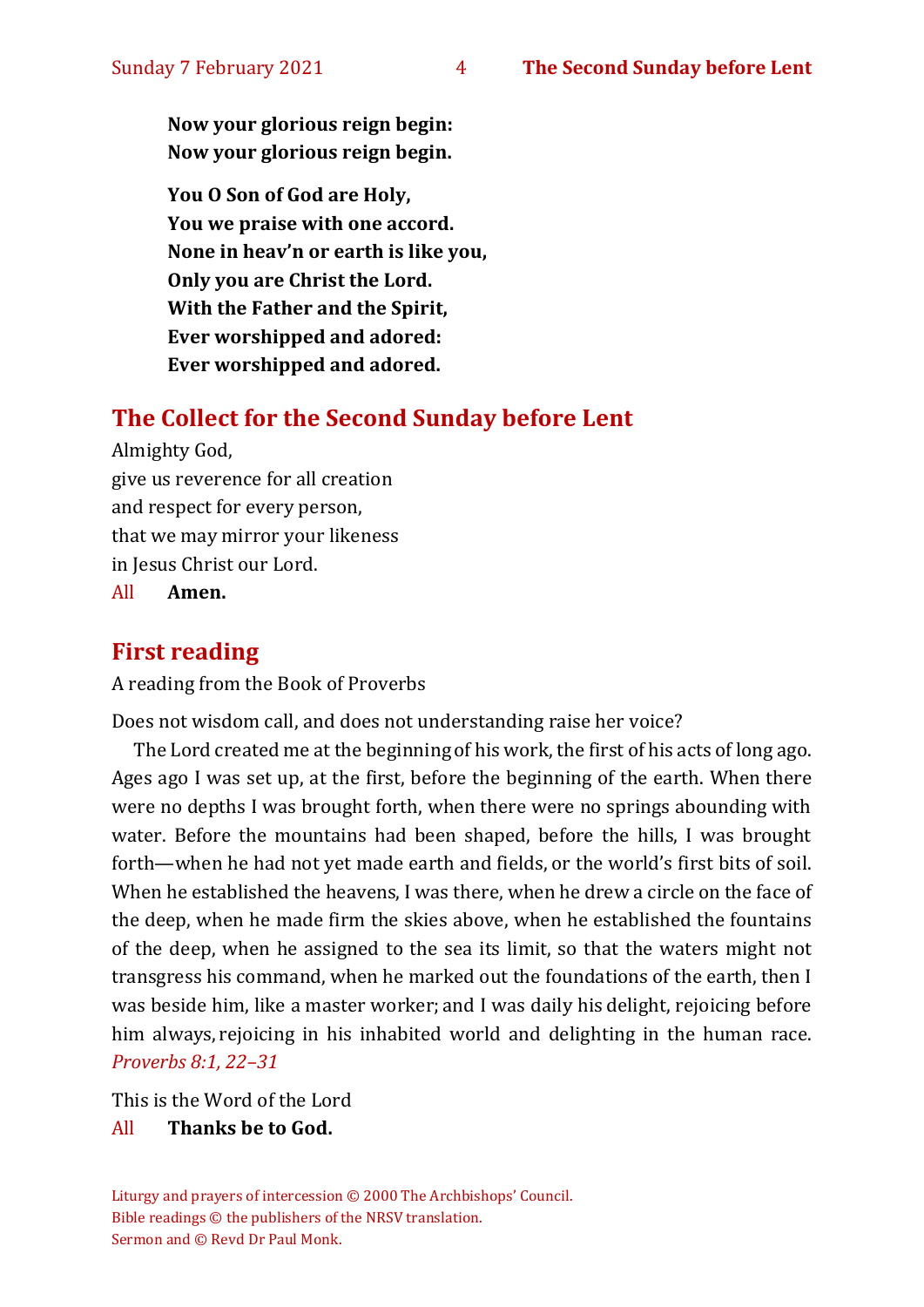# **Second reading**

A reading from St Paul's Letter to the Colossians

Christ is the image of the invisible God, the firstborn of all creation; for in him all things in heaven and on earth were created, things visible and invisible, whether thrones or dominions or rulers or powers—all things have been created through him and for him. He himself is before all things, and in him all things hold together. He is the head of the body, the church; he is the beginning, the firstborn from the dead, so that he might come to have first place in everything. For in him all the fullness of God was pleased to dwell, and through him God was pleased to reconcile to himself all things, whether on earth or in heaven, by making peace through the blood of his cross. *Colossian 1:15–20* 

This is the Word of the Lord

All **Thanks be to God.**

# HYMN 2 **[Be thou my vision](https://www.youtube.com/watch?v=e29wmfues9o)** (please click on this link to hear the hymn) **[Be thou my vision](https://www.youtube.com/watch?v=AZfD5KrH5d8)** (instrumental) (click on this link to hear the hymn)

# **Gospel reading**

Hear the Gospel of our Lord Jesus Christ according to John

#### All **Glory to you O Lord.**

In the beginning was the Word, and the Word was with God, and the Word was God. He was in the beginning with God. All things came into being through him, and without him not one thing came into being. What has come into being in him was life, and the life was the light of all people. The light shines in the darkness, and the darkness did not overcome it.

There was a man sent from God, whose name was John. He came as a witness to testify to the light, so that all might believe through him. He himself was not the light, but he came to testify to the light. The true light, which enlightens everyone, was coming into the world.

He was in the world, and the world came into being through him; yet the world did not know him. He came to what was his own, and his own people did not accept him. But to all who received him, who believed in his name, he gave power to become children of God, who were born, not of blood or of the will of the flesh or of the will of man, but of God.

And the Word became flesh and lived among us, and we have seen his glory, the glory as of a father's only son, full of grace and truth. *John 1:1–14*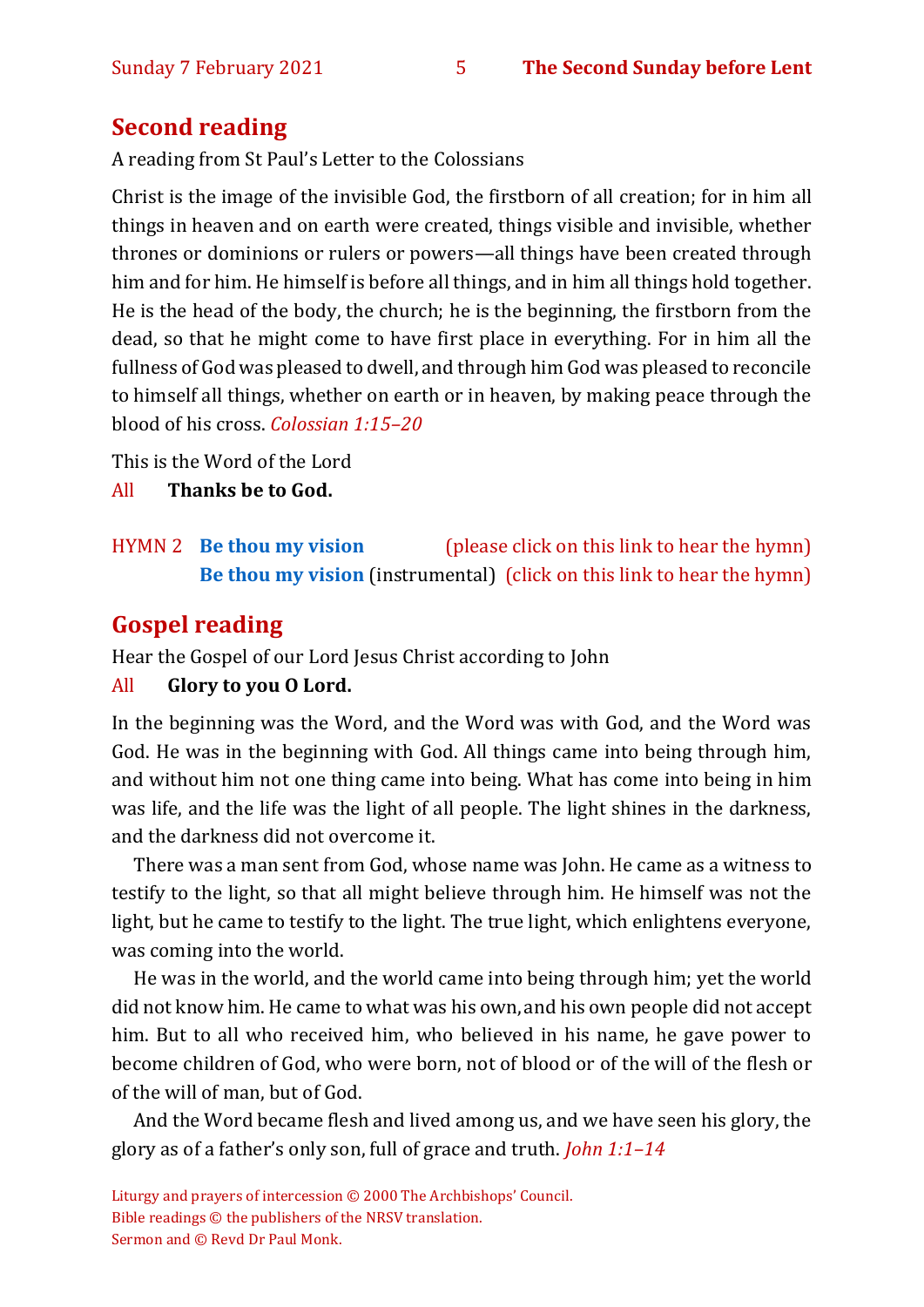This is the Gospel of the Lord

All **Praise to you O Christ.** 

#### **Sermon**

The ancient Israelites regarded God as both transcendent and immanent. Being transcendent means he is utterly pure and holy. It means he lives in Heaven and can seem remote or even aloof. By contrast, his imminence demonstrates His desire to operate in the lives of us, His children, in works of comfort, love, and miracle.

Unfortunately, with time God's transcendence came to outweigh His immanence. As a result, He was regarded as more and more inaccessible. The Hebrews sought new ways to accommodate the apparent paradox of God being transcendent while abiding personally on the earth. They needed ways to talk about God's close relationship with humankind while yet preserving His overwhelming holiness.

As a result, there arose a wide array of devices to enable the people to refer to God while avoiding the ways of speaking that gave the impression that he was too small, too common, too much like us. They invented indirect and roundabout ways of speaking. The most common were simple, straightforward metaphors like shepherd, rock, bridegroom, or horn—the list is huge and too long to catalogue.

In time, some of their metaphors became rather abstract. Instead of saying, 'God says …' they would employ an indirect way of speaking. As an obvious example, even today we say the Lord's Prayer, 'Hallowed be *your name* …' rather than the simpler 'God is holy.' The word 'name' here is just a simple symbol and points to God Himself without mentioning him directly. The ancient Israelites prayed to God through His Name just as some Christians today pray to God through the saints.

With time and repetition, something very strange began to happen. These ways of talking about God began to take on a life of their own. Instead of being mere turns of phrase, they became almost like beings in their own right. The phrases developed to become spiritual personalities. And the people even came to be think of them mediating God's actions in the world like messengers between us and God.

In the decades immediately before Jesus was born, three of these metaphors came to dominate: the Word of God, the Wisdom of God, and the Glory of God.

The Word personified the creative energy of God. In this way, Jesus' generation interpreted the story of creation in Genesis 1 as being mediated by 'the Word'. Whenever the Hebrew Bible repeats 'God said "Let there be …" and there was' it was the Word who created, formed and made new.

The Wisdom of God helped show God's ways of thinking, which were usually thought to differ very greatly from our own: think of Isaiah 55:8, 'My thoughts are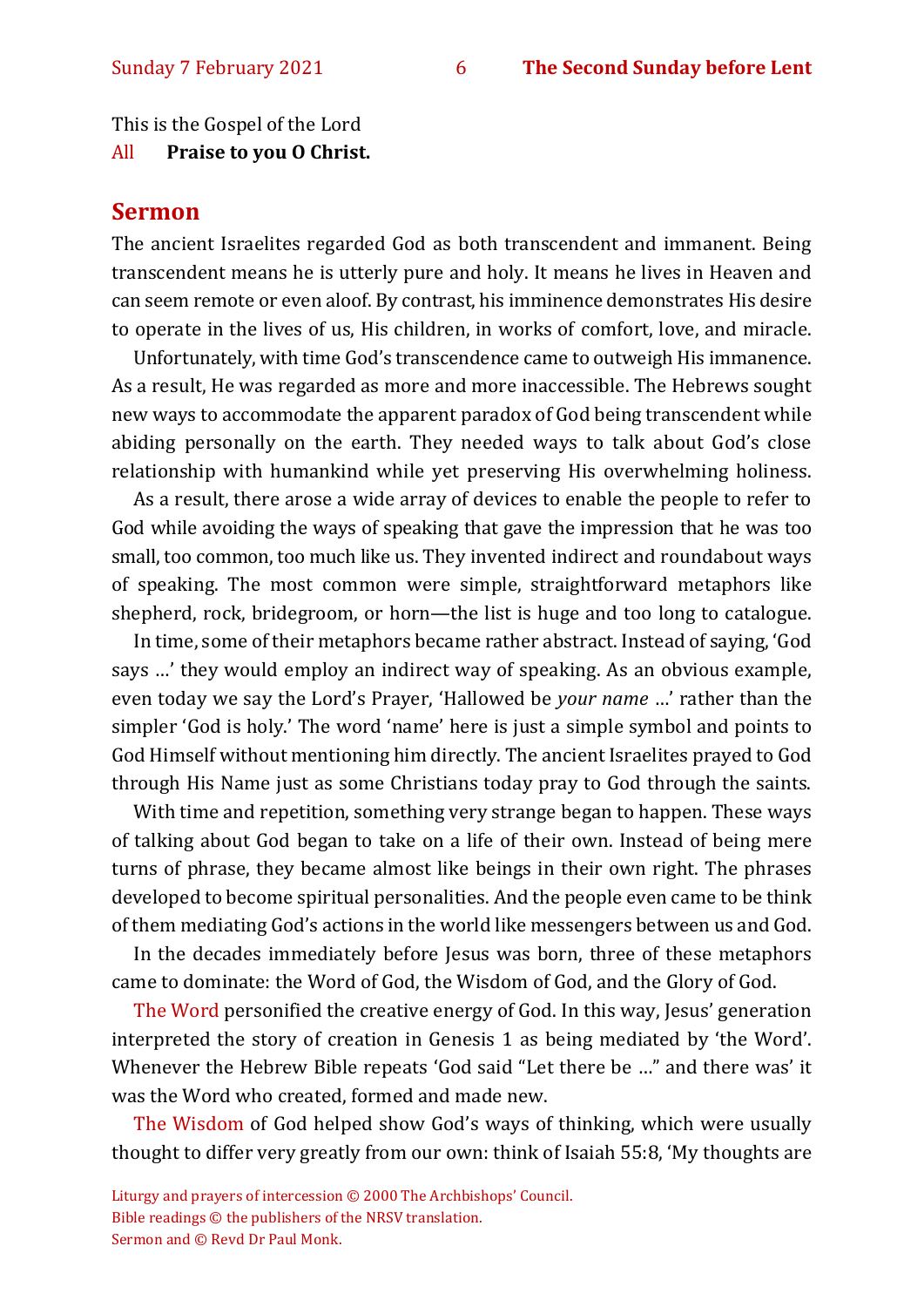not your thoughts, neither are your ways my ways.' Today's first reading is a clear example of the Wisdom of God acting like a person with a body. She is going about, telling us how God thinks, acts and therefore how we should think and act and be.

The Glory of God personified God's majesty, splendour and magnificence. This time think of a different passage from Isaiah, 'I saw the Lord, high and exalted, seated on a throne … Above him were seraphim calling to one another, 'Holy, holy, holy is the Lord Almighty; *the whole earth is full of his glory'* (Is 6:1,3). These last words in italic text say in their own roundabout way that the earth is full of *God*.

But today's other two readings give us an earthquake of revelation. The second reading says that Jesus is the incarnation of the God who is too holy to live on the earth. God has come to life in a human body—Jesus. The Gospel unpacks this shocking statement by saying that the Word has become incarnated as Jesus. Next week's readings talk about the Transfiguration (Mark 9) show Jesus as the Glory of God. And a great many Gospels passages show Jesus dispensing supernatural wisdom—think of Luke 4:22, where the people say, 'All were amazed at the words that came from his lips.' Jesus therefore embodies all the attributes of God. Indeed, we see a completely transcendent God come to life on earth as the imminent Jesus.

Language always tends to limit the ways we think. That's why it adapts. And that's why we need to think about the way we use words. We shape our words or they shape us. Into this mix of words and concepts, we take the simplest of truths: God loves us so much that he came to earth for us, so help us learn what He's like. As it says in today's Gospel reading, 'The Word became flesh and dwelt among us'.

## **The Creed**

Do you believe and trust in God the Father, the source of all being and life, the one for whom we exist?

#### All **We believe and trust in him.**

Do you believe and trust in God the Son, who took our human nature, died for us and rose again?

#### All **We believe and trust in him.**

Do you believe and trust in God the Holy Spirit, who gives life to the people of God and makes Christ known in the world?

#### All **We believe and trust in him.**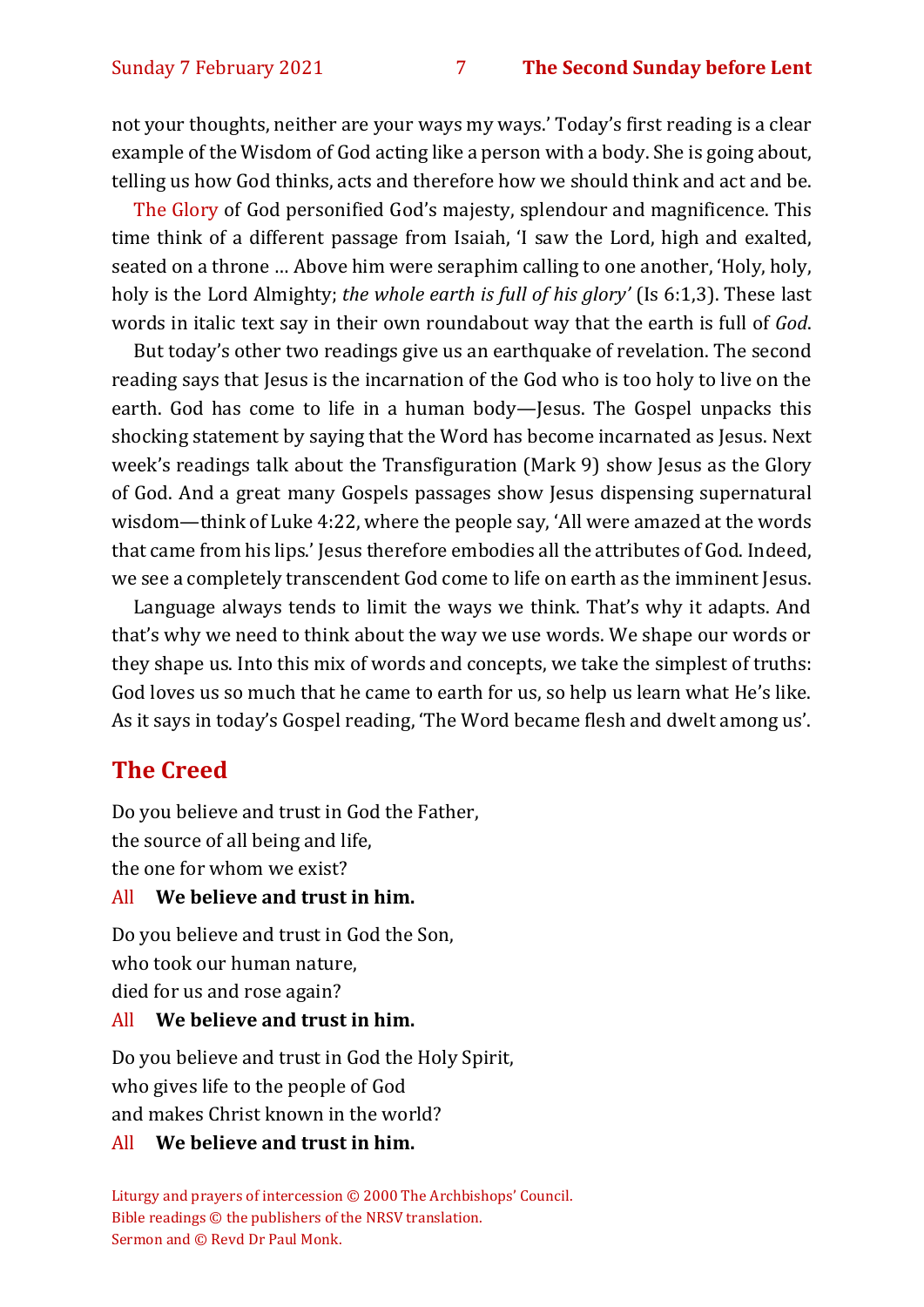This is the faith of the Church.

All **This is our faith. We believe and trust in one God, Father, Son and Holy Spirit. Amen.**

# **Prayers of intercession**

Loving Lord God, helps us to move beyond words and concepts about You and come to love you and know You directly and first-hand. Help us to move beyond the literal meanings of metaphors about You so that we can serve you better. Lord, hear us.

#### All **Lord graciously hear us.**

Loving Lord, help us if we think of you as too remote. Help us live a life with you beside us and close to us. But also help us if we think of you as too much like us. Teach us how live our lives as disciples of a God who is holy and utterly pure. Lord, hear us.

#### All **Lord graciously hear us.**

Loving Lord God, help your Church to serve you better, work more fittingly toward the building of your Kingdom, and worship in spirit and truth.

Lord, hear us.

#### All **Lord graciously hear us.**

Merciful Father,

All **accept these prayers for the sake of your Son, our Saviour Jesus Christ. Amen.**

# **The peace**

The fruit of the Spirit is love and joy and peace.

The peace of the Lord be always with you,

All **And also with you.**

HYMN 3 **[Glorify your name](https://www.youtube.com/watch?v=nJ-lPtTR1nk)** (please click on this link to hear the hymn)

The liturgy of the Communion Service appears below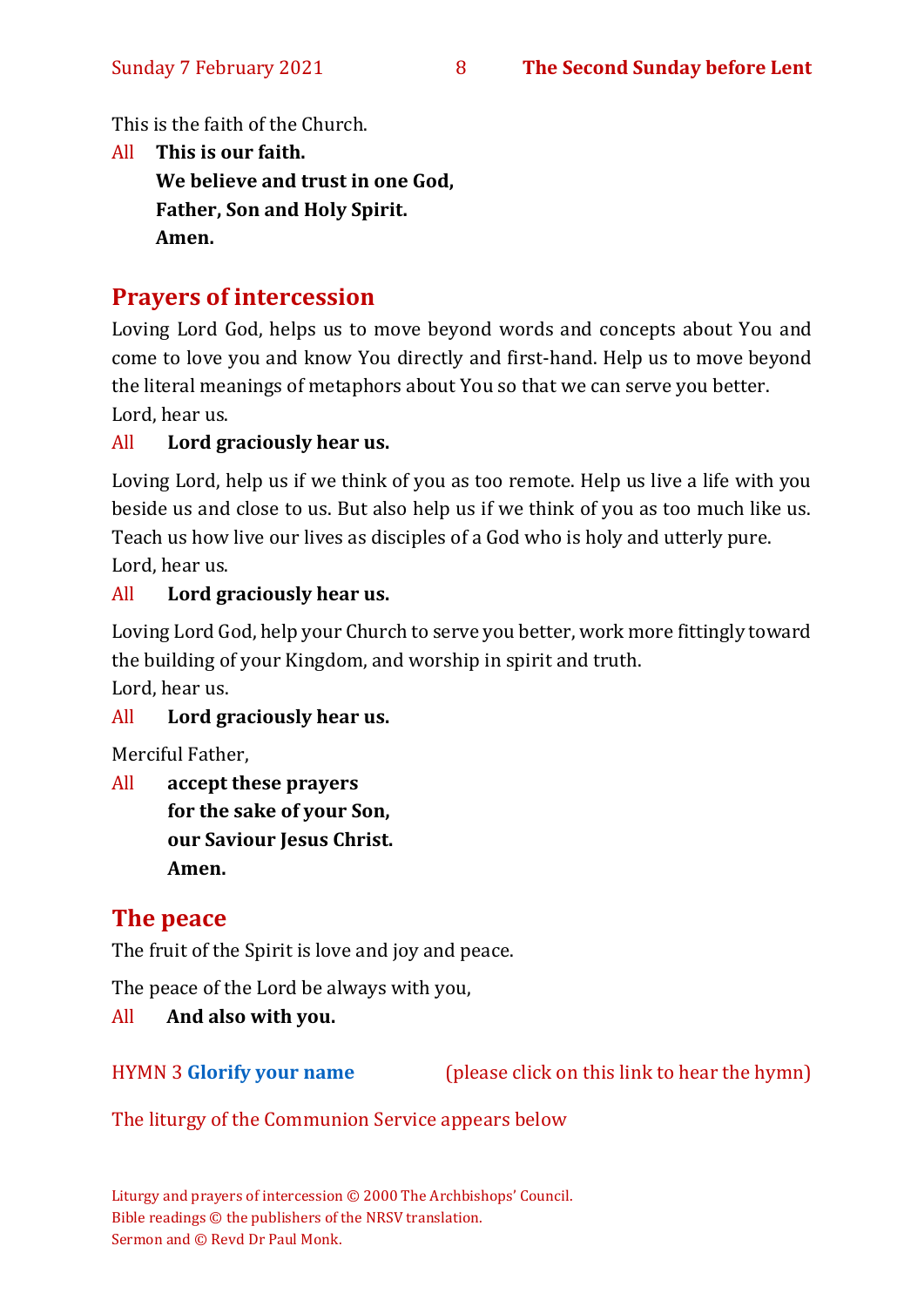# The Dismissal

The Lord bless you and keep you. The Lord make his face to shine upon you and be gracious to you. The Lord lift up the light of his countenance upon you and give you his peace; and the blessing of God almighty, the Father, the Son, and the Holy Spirit, be among you and remain with you always. and the blessing of God the Almighty: Father, Son, and Holy Spirit, be with you now and remain with you always. All **Amen.**

HYMN 4 **[Lord Jesus Christ](https://www.youtube.com/watch?v=ekVLG-p8Xsc)** (please click on this link to hear the hymn)

Go in peace to love and serve the Lord.

#### All **In the name of Christ. Amen.**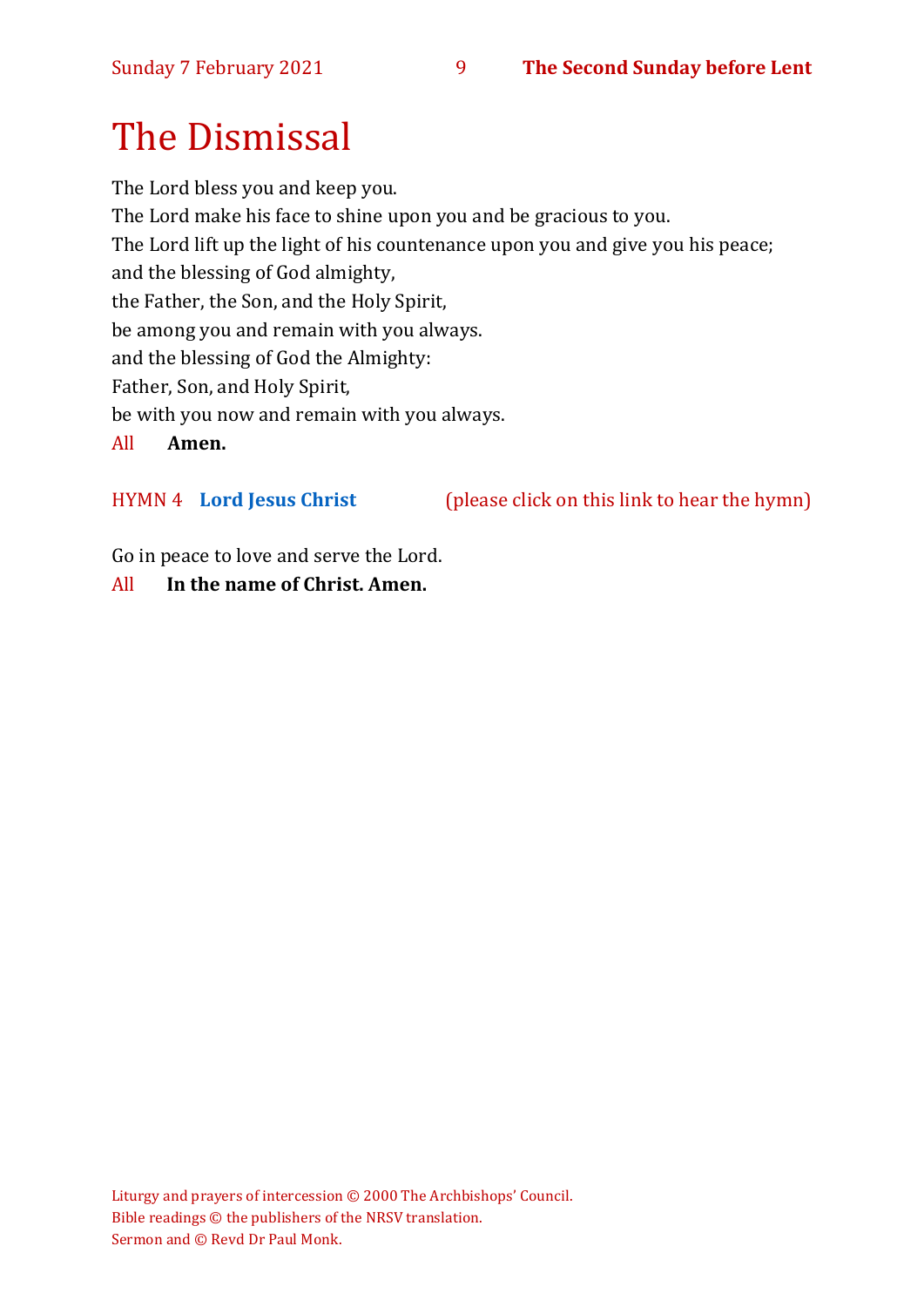# The Liturgy of the Sacrament

# Eucharistic Prayer (prayer E)

The Lord be with you

### All **and also with you.**

Lift up your hearts.

#### All **We lift them to the Lord.**

Let us give thanks to the Lord our God.

#### All **It is right to give thanks and praise.**

Father, you made the world and love your creation. You gave your Son Jesus Christ to be our Saviour. His dying and rising have set us free from sin and death. And so we gladly thank you, with saints and angels praising you, and saying,

All **Holy, holy, holy Lord, God of power and might, heaven and earth are full of your glory. Hosanna in the highest. Blessed is he who comes in the name of the Lord. Hosanna in the highest.**

We praise and bless you, loving Father, through Jesus Christ, our Lord; and as we obey his command, send your Holy Spirit, that broken bread and wine outpoured may be for us the body and blood of your dear Son.

On the night before he died he had supper with his friends and, taking bread, he praised you. He broke the bread, gave it to them and said: Take, eat; this is my body which is given for you; do this in remembrance of me.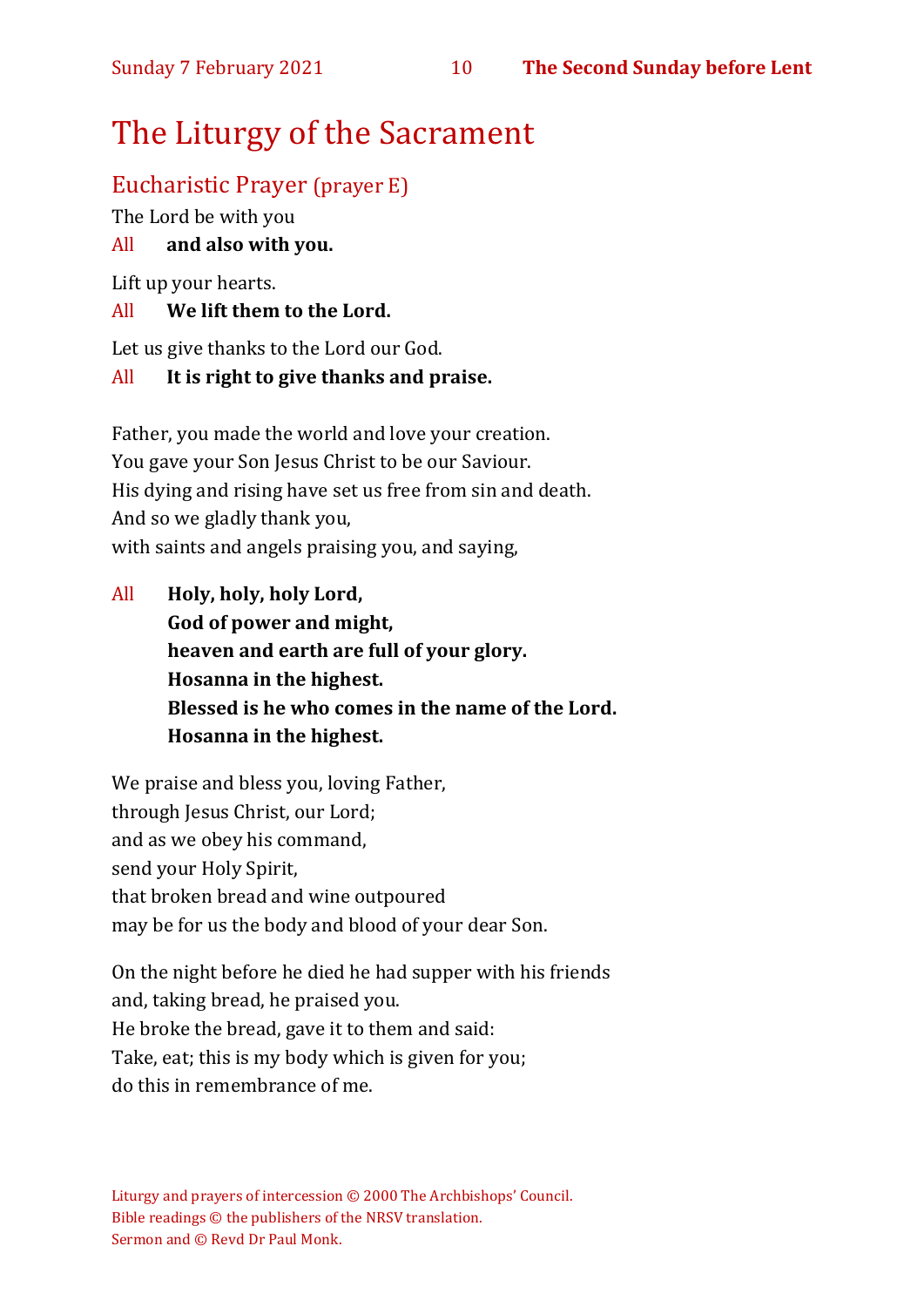When supper was ended he took the cup of wine. Again he praised you, gave it to them and said: Drink this, all of you; this is my blood of the new covenant, which is shed for you and for many for the forgiveness of sins. Do this, as often as you drink it, in remembrance of me.

So, Father, we remember all that Jesus did, in him we plead with confidence his sacrifice made once for all upon the cross.

Bringing before you the bread of life and cup of salvation, we proclaim his death and resurrection until he comes in glory.

Great is the mystery of faith:

# All **Christ has died. Christ is risen. Christ will come again.**

Lord of all life, help us to work together for that day when your kingdom comes and justice and mercy will be seen in all the earth.

Look with favour on your people, gather us in your loving arms and bring us with all the saints to feast at your table in heaven.

Through Christ, and with Christ, and in Christ, in the unity of the Holy Spirit, all honour and glory are yours, O loving Father, for ever and ever.

All **Amen.**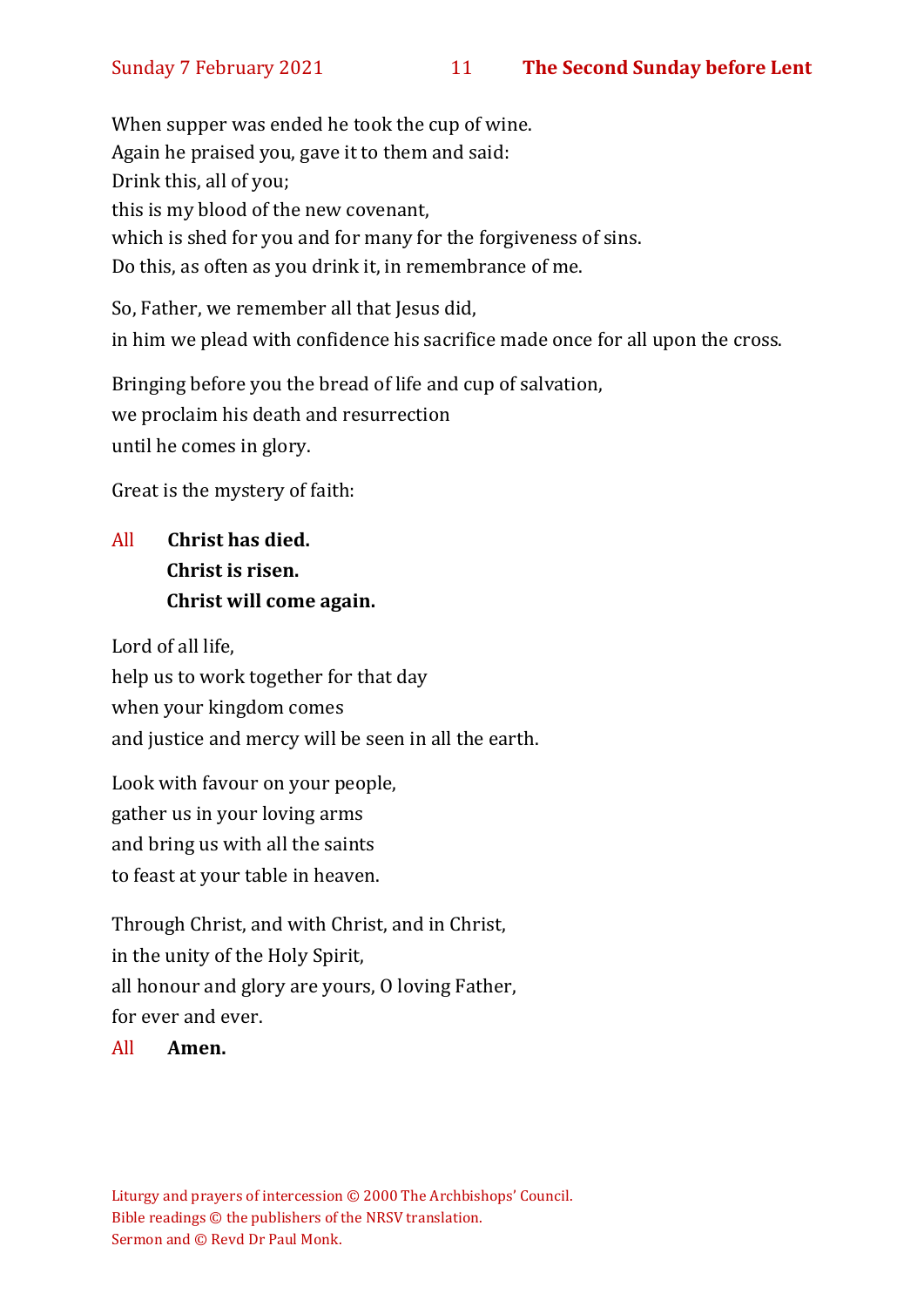# The Lord's Prayer

As our Saviour taught us, so we pray

All **Our Father in heaven, hallowed be your name, your kingdom come, your will be done, on earth as in heaven. Give us today our daily bread. Forgive us our sins as we forgive those who sin against us. Lead us not into temptation but deliver us from evil. For the kingdom, the power,** 

**and the glory are yours now and for ever. Amen.**

# Breaking of the Bread

We break this bread to share in the body of Christ.

- All **Though we are many, we are one body, because we all share in one bread.**
- All **Lamb of God,**

**you take away the sin of the world, have mercy on us.**

**Lamb of God, you take away the sin of the world, have mercy on us.**

**Lamb of God, you take away the sin of the world, grant us peace.**

Draw near with faith. Receive the body of our Lord Jesus Christ which he gave for you, and his blood which he shed for you. Eat and drink in remembrance that he died for you, and feed on him in your hearts by faith with thanksgiving.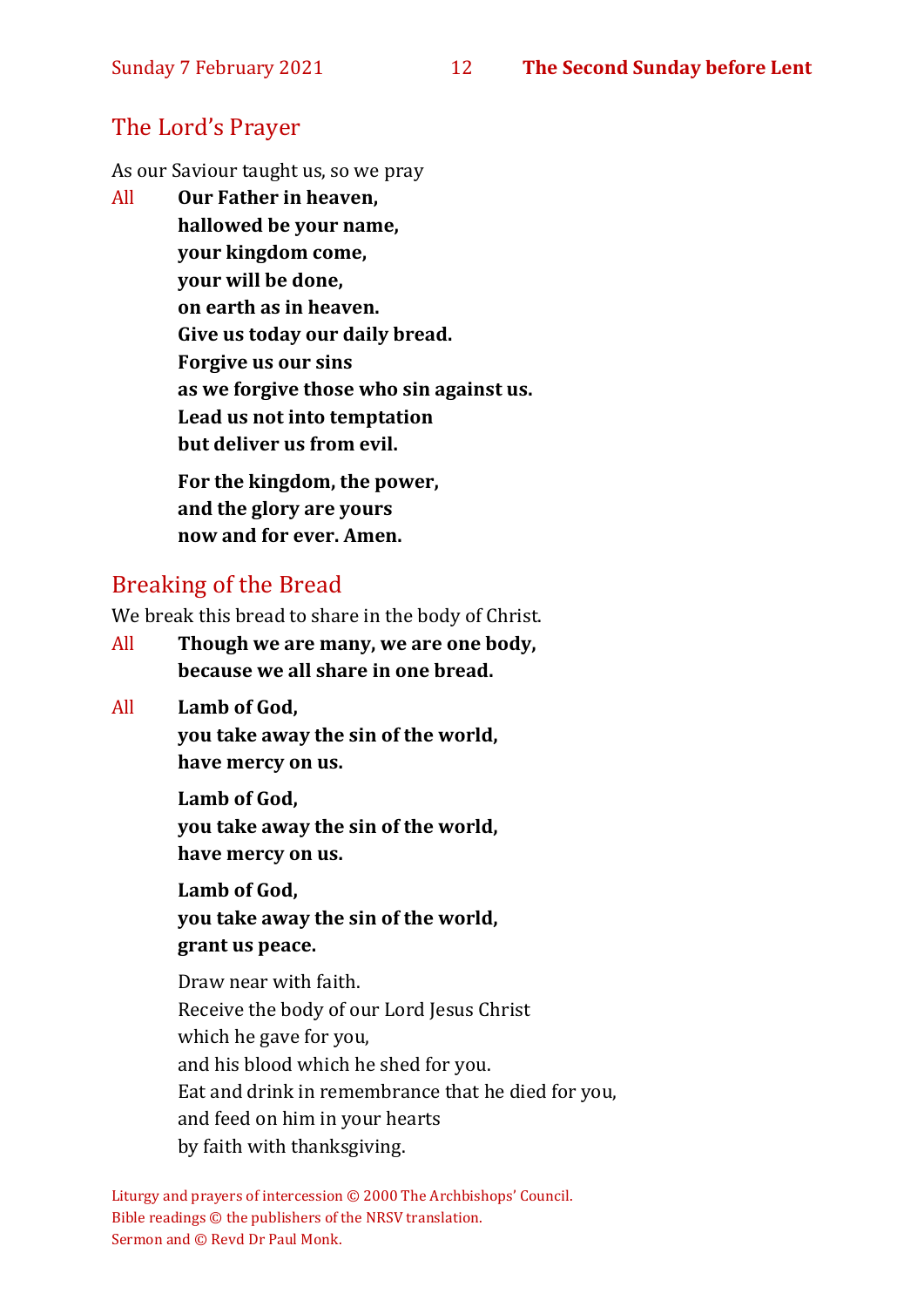All **We do not presume to come to this your table, merciful Lord, trusting in our own righteousness, but in your manifold and great mercies. We are not worthy so much as to gather up the crumbs under your table. But you are the same Lord whose nature is always to have mercy. Grant us therefore, gracious Lord, so to eat the flesh of your dear Son Jesus Christ and to drink his blood, that our sinful bodies may be made clean by his body and our souls washed through his most precious blood, and that we may evermore dwell in him, and he in us. Amen.**

#### Communion is distributed.

### **Prayer after Communion**

God our creator,

by your gift

the tree of life was set at the heart of the earthly paradise, and the bread of life at the heart of your Church: may we who have been nourished at your table on earth be transformed by the glory of the Saviour's cross and enjoy the delights of eternity; through Jesus Christ our Lord.

All **Amen**

All **Almighty God,**

**we thank you for feeding us with the body and blood of your Son Jesus Christ. Through him we offer you our souls and bodies to be a living sacrifice. Send us out in the power of your Spirit to live and work**